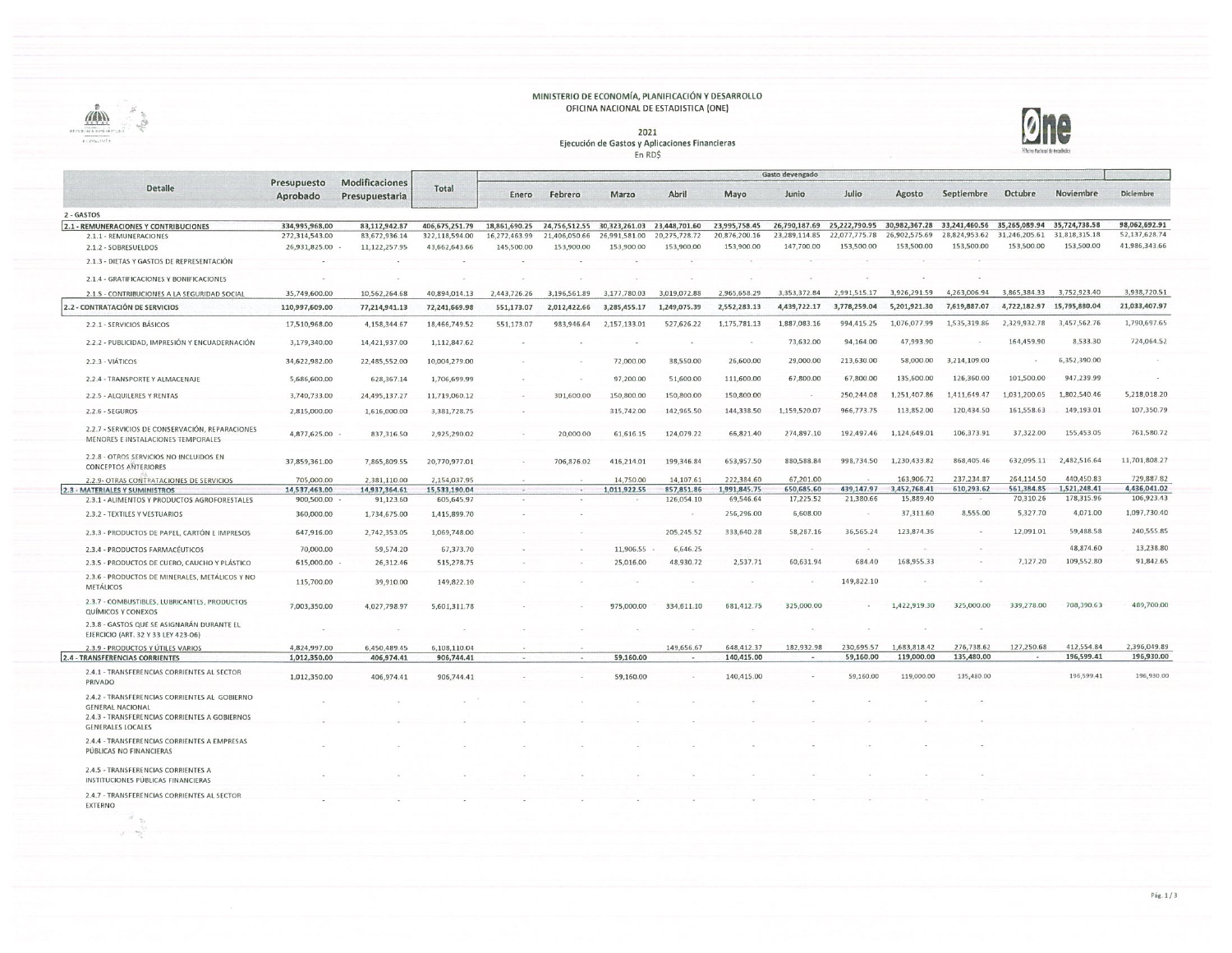## MINISTERIO DE ECONOMÍA, PLANIFICACIÓN Y DESARROLLO<br>OFICINA NACIONAL DE ESTADISTICA (ONE)



 $\label{eq:2.1} \begin{array}{c} \mathcal{R}(\lambda) \\ \mathcal{R}(\lambda) \\ \mathcal{R}(\lambda) \\ \mathcal{R}(\lambda) \\ \mathcal{R}(\lambda) \end{array}$ 

2021<br>Ejecución de Gastos y Aplicaciones Financieras  $En RD$ \$



| Modificaciones<br>Presupuesto<br>Detalle<br>Total<br>Julio<br>Octubre<br>Noviembre<br>Diciembre<br>Abril<br>Mayo<br>Junio<br>Agosto<br>Septiembre<br>Enero<br>Febrero<br>Marzo<br>Aprobado<br>Presupuestaria<br>2.4.9 - TRANSFERENCIAS CORRIENTES A OTRAS<br><b>INSTITUCIONES PÚBLICAS</b><br>2.5 - TRANSFERENCIAS DE CAPITAL<br>$\ddot{\phantom{a}}$<br>$\sim$<br>$\sim$<br>$\sim$<br>$\sim$<br>$\hat{\phantom{a}}$<br>2.5.1 - TRANSFERENCIAS DE CAPITAL AL SECTOR<br>PRIVADO<br>2.5.2 - TRANSFERENCIAS DE CAPITAL AL GOBIERNO<br>GENERAL NACIONAL<br>2.5.3 - TRANSFERENCIAS DE CAPITAL A GOBIERNOS<br><b>GENERALES LOCALES</b><br>2.5.4 - TRANSFERENCIAS DE CAPITAL A EMPRESAS<br>PÚBLICAS NO FINANCIERAS<br>2.5.5 - TRANSFERENCIAS DE CAPITAL A<br>INSTITUCIONES PÚBLICAS FINANCIERAS<br>2.5.6 - TRANSFERENCIAS DE CAPITAL AL SECTOR<br><b>EXTERNO</b><br>2.5.9 - TRANSFERENCIAS DE CAPITAL A OTRAS<br><b>INSTITUCIONES PÚBLICAS</b><br>224,072.60<br>593,238.74 3,642,578.96<br>664,841.82<br>206,327.72<br>322,239.19<br>16,249,475.39<br>6,804,955.23<br>39,910.08<br>33,247.68<br>316,808.76<br>2,145,000.00<br>2.6 - BIENES MUEBLES, INMUEBLES E INTANGIBLES<br>377,775.63<br>3,406,641.65<br>187,919.72<br>121,141.93<br>33,247.68<br>316,808.76<br>322,239.19<br>615,924.13<br>2,035,000.00<br>14,287,306.39<br>5,985,195.12<br>39,910.08<br>2.6.1 - MOBILIARIO Y EQUIPO<br>2.6.2 - MOBILIARIO Y EQUIPO EDUCACIONAL Y<br>235,937.31<br>102,930.67<br>18,408.00<br>1,043,593.00<br>528,829.31<br>RECREATIVO<br>2.6.3 - EQUIPO E INSTRUMENTAL, CIENTÍFICO Y<br>LABORATORIO<br>2.6.4 - VEHÍCULOS Y EQUIPO DE TRANSPORTE,<br>TRACCIÓN Y ELEVACIÓN<br>2.6.5 - MAQUINARIA, OTROS EQUIPOS Y<br>48,917.69<br>215,463.11<br>110,000.00<br>918,576.00<br>290,930.80<br>HERRAMIENTAS<br>2.6.6 - EQUIPOS DE DEFENSA Y SEGURIDAD<br>2.6.7 - ACTIVOS BIÓLOGICOS CULTIVABLES<br>2.6.8 - BIENES INTANGIBLES<br>2.6.9 - EDIFICIOS, ESTRUCTURAS, TIERRAS, TERRENOS<br>Y OBJETOS DE VALOR<br>2.7 - OBRAS<br>2.7.1 - OBRAS EN EDIFICACIONES<br>2.7.2 - INFRAESTRUCTURA<br>2.7.3 - CONSTRUCCIONES EN BIENES<br>CONCESIONADOS<br>2.7.4 - GASTOS QUE SE ASIGNARÁN DURANTE EL<br>EJERCICIO PARA INVERSIÓN (ART. 32 Y 33 LEY 423-06)<br>2.8 - ADQUISICION DE ACTIVOS FINANCIEROS CON FINES<br>$\sim$<br>$\overline{\phantom{a}}$<br>. .<br>$\sim$<br>$\ddot{\phantom{a}}$<br>$\sim$<br>$\ddot{\phantom{0}}$<br>$\sim$<br>$\;$<br>-<br>$\sim$<br><b>DE POLÍTICA</b><br>$\alpha$<br>2.8.1 - CONCESIÓN DE PRESTAMOS<br>Ser.<br>2.8.2 - ADQUISICIÓN DE TÍTULOS VALORES<br>REPRESENTATIVOS DE DEUDA<br>2.9 - GASTOS FINANCIEROS<br>$\omega$<br>$\sim$<br>$\sim$<br>$\sim$<br>v.<br>n.<br>$\sim$<br>$\sim$<br>2.9.1 - INTERESES DE LA DEUDA PÚBLICA INTERNA<br>$\sim$<br>$\sim$<br><b>1999</b><br>2.9.2 - INTERESES DE LA DEUDA PUBLICA EXTERNA<br>2.9.4 - COMISIONES Y OTROS GASTOS BANCARIOS DE<br>LA DEUDA PÚBLICA<br>19,412,863.32 26,768,935.21 34,719,708.83 25,588,876.53 28,997,111.09 32,202,834.65 30,164,199.78 39,962,384.71 41,831,193.85 41,141,896.50 56,881,045.40 124,490,761.58<br>463,688,390.00<br>191,921,698.41<br>502,161,811.45<br><b>Total Gastos</b><br><b>4 - APLICACIONES FINANCIERAS</b><br>4.1 - INCREMENTO DE ACTIVOS FINANCIEROS<br>- - |  |  | Gasto devengado |  |  |  |  |  |  |  |  |  |  |            |
|----------------------------------------------------------------------------------------------------------------------------------------------------------------------------------------------------------------------------------------------------------------------------------------------------------------------------------------------------------------------------------------------------------------------------------------------------------------------------------------------------------------------------------------------------------------------------------------------------------------------------------------------------------------------------------------------------------------------------------------------------------------------------------------------------------------------------------------------------------------------------------------------------------------------------------------------------------------------------------------------------------------------------------------------------------------------------------------------------------------------------------------------------------------------------------------------------------------------------------------------------------------------------------------------------------------------------------------------------------------------------------------------------------------------------------------------------------------------------------------------------------------------------------------------------------------------------------------------------------------------------------------------------------------------------------------------------------------------------------------------------------------------------------------------------------------------------------------------------------------------------------------------------------------------------------------------------------------------------------------------------------------------------------------------------------------------------------------------------------------------------------------------------------------------------------------------------------------------------------------------------------------------------------------------------------------------------------------------------------------------------------------------------------------------------------------------------------------------------------------------------------------------------------------------------------------------------------------------------------------------------------------------------------------------------------------------------------------------------------------------------------------------------------------------------------------------------------------------------------------------------------------------------------------------------------------------------------------------------------------------------------------------------------------------------------------------------------------------------------------------------------------------------------------------------------------------------------------------------------------------------|--|--|-----------------|--|--|--|--|--|--|--|--|--|--|------------|
|                                                                                                                                                                                                                                                                                                                                                                                                                                                                                                                                                                                                                                                                                                                                                                                                                                                                                                                                                                                                                                                                                                                                                                                                                                                                                                                                                                                                                                                                                                                                                                                                                                                                                                                                                                                                                                                                                                                                                                                                                                                                                                                                                                                                                                                                                                                                                                                                                                                                                                                                                                                                                                                                                                                                                                                                                                                                                                                                                                                                                                                                                                                                                                                                                                                    |  |  |                 |  |  |  |  |  |  |  |  |  |  |            |
|                                                                                                                                                                                                                                                                                                                                                                                                                                                                                                                                                                                                                                                                                                                                                                                                                                                                                                                                                                                                                                                                                                                                                                                                                                                                                                                                                                                                                                                                                                                                                                                                                                                                                                                                                                                                                                                                                                                                                                                                                                                                                                                                                                                                                                                                                                                                                                                                                                                                                                                                                                                                                                                                                                                                                                                                                                                                                                                                                                                                                                                                                                                                                                                                                                                    |  |  |                 |  |  |  |  |  |  |  |  |  |  |            |
|                                                                                                                                                                                                                                                                                                                                                                                                                                                                                                                                                                                                                                                                                                                                                                                                                                                                                                                                                                                                                                                                                                                                                                                                                                                                                                                                                                                                                                                                                                                                                                                                                                                                                                                                                                                                                                                                                                                                                                                                                                                                                                                                                                                                                                                                                                                                                                                                                                                                                                                                                                                                                                                                                                                                                                                                                                                                                                                                                                                                                                                                                                                                                                                                                                                    |  |  |                 |  |  |  |  |  |  |  |  |  |  |            |
|                                                                                                                                                                                                                                                                                                                                                                                                                                                                                                                                                                                                                                                                                                                                                                                                                                                                                                                                                                                                                                                                                                                                                                                                                                                                                                                                                                                                                                                                                                                                                                                                                                                                                                                                                                                                                                                                                                                                                                                                                                                                                                                                                                                                                                                                                                                                                                                                                                                                                                                                                                                                                                                                                                                                                                                                                                                                                                                                                                                                                                                                                                                                                                                                                                                    |  |  |                 |  |  |  |  |  |  |  |  |  |  |            |
|                                                                                                                                                                                                                                                                                                                                                                                                                                                                                                                                                                                                                                                                                                                                                                                                                                                                                                                                                                                                                                                                                                                                                                                                                                                                                                                                                                                                                                                                                                                                                                                                                                                                                                                                                                                                                                                                                                                                                                                                                                                                                                                                                                                                                                                                                                                                                                                                                                                                                                                                                                                                                                                                                                                                                                                                                                                                                                                                                                                                                                                                                                                                                                                                                                                    |  |  |                 |  |  |  |  |  |  |  |  |  |  |            |
|                                                                                                                                                                                                                                                                                                                                                                                                                                                                                                                                                                                                                                                                                                                                                                                                                                                                                                                                                                                                                                                                                                                                                                                                                                                                                                                                                                                                                                                                                                                                                                                                                                                                                                                                                                                                                                                                                                                                                                                                                                                                                                                                                                                                                                                                                                                                                                                                                                                                                                                                                                                                                                                                                                                                                                                                                                                                                                                                                                                                                                                                                                                                                                                                                                                    |  |  |                 |  |  |  |  |  |  |  |  |  |  |            |
|                                                                                                                                                                                                                                                                                                                                                                                                                                                                                                                                                                                                                                                                                                                                                                                                                                                                                                                                                                                                                                                                                                                                                                                                                                                                                                                                                                                                                                                                                                                                                                                                                                                                                                                                                                                                                                                                                                                                                                                                                                                                                                                                                                                                                                                                                                                                                                                                                                                                                                                                                                                                                                                                                                                                                                                                                                                                                                                                                                                                                                                                                                                                                                                                                                                    |  |  |                 |  |  |  |  |  |  |  |  |  |  |            |
|                                                                                                                                                                                                                                                                                                                                                                                                                                                                                                                                                                                                                                                                                                                                                                                                                                                                                                                                                                                                                                                                                                                                                                                                                                                                                                                                                                                                                                                                                                                                                                                                                                                                                                                                                                                                                                                                                                                                                                                                                                                                                                                                                                                                                                                                                                                                                                                                                                                                                                                                                                                                                                                                                                                                                                                                                                                                                                                                                                                                                                                                                                                                                                                                                                                    |  |  |                 |  |  |  |  |  |  |  |  |  |  |            |
|                                                                                                                                                                                                                                                                                                                                                                                                                                                                                                                                                                                                                                                                                                                                                                                                                                                                                                                                                                                                                                                                                                                                                                                                                                                                                                                                                                                                                                                                                                                                                                                                                                                                                                                                                                                                                                                                                                                                                                                                                                                                                                                                                                                                                                                                                                                                                                                                                                                                                                                                                                                                                                                                                                                                                                                                                                                                                                                                                                                                                                                                                                                                                                                                                                                    |  |  |                 |  |  |  |  |  |  |  |  |  |  |            |
|                                                                                                                                                                                                                                                                                                                                                                                                                                                                                                                                                                                                                                                                                                                                                                                                                                                                                                                                                                                                                                                                                                                                                                                                                                                                                                                                                                                                                                                                                                                                                                                                                                                                                                                                                                                                                                                                                                                                                                                                                                                                                                                                                                                                                                                                                                                                                                                                                                                                                                                                                                                                                                                                                                                                                                                                                                                                                                                                                                                                                                                                                                                                                                                                                                                    |  |  |                 |  |  |  |  |  |  |  |  |  |  |            |
|                                                                                                                                                                                                                                                                                                                                                                                                                                                                                                                                                                                                                                                                                                                                                                                                                                                                                                                                                                                                                                                                                                                                                                                                                                                                                                                                                                                                                                                                                                                                                                                                                                                                                                                                                                                                                                                                                                                                                                                                                                                                                                                                                                                                                                                                                                                                                                                                                                                                                                                                                                                                                                                                                                                                                                                                                                                                                                                                                                                                                                                                                                                                                                                                                                                    |  |  |                 |  |  |  |  |  |  |  |  |  |  |            |
|                                                                                                                                                                                                                                                                                                                                                                                                                                                                                                                                                                                                                                                                                                                                                                                                                                                                                                                                                                                                                                                                                                                                                                                                                                                                                                                                                                                                                                                                                                                                                                                                                                                                                                                                                                                                                                                                                                                                                                                                                                                                                                                                                                                                                                                                                                                                                                                                                                                                                                                                                                                                                                                                                                                                                                                                                                                                                                                                                                                                                                                                                                                                                                                                                                                    |  |  |                 |  |  |  |  |  |  |  |  |  |  |            |
|                                                                                                                                                                                                                                                                                                                                                                                                                                                                                                                                                                                                                                                                                                                                                                                                                                                                                                                                                                                                                                                                                                                                                                                                                                                                                                                                                                                                                                                                                                                                                                                                                                                                                                                                                                                                                                                                                                                                                                                                                                                                                                                                                                                                                                                                                                                                                                                                                                                                                                                                                                                                                                                                                                                                                                                                                                                                                                                                                                                                                                                                                                                                                                                                                                                    |  |  |                 |  |  |  |  |  |  |  |  |  |  | 761,689.68 |
|                                                                                                                                                                                                                                                                                                                                                                                                                                                                                                                                                                                                                                                                                                                                                                                                                                                                                                                                                                                                                                                                                                                                                                                                                                                                                                                                                                                                                                                                                                                                                                                                                                                                                                                                                                                                                                                                                                                                                                                                                                                                                                                                                                                                                                                                                                                                                                                                                                                                                                                                                                                                                                                                                                                                                                                                                                                                                                                                                                                                                                                                                                                                                                                                                                                    |  |  |                 |  |  |  |  |  |  |  |  |  |  | 563,586.35 |
|                                                                                                                                                                                                                                                                                                                                                                                                                                                                                                                                                                                                                                                                                                                                                                                                                                                                                                                                                                                                                                                                                                                                                                                                                                                                                                                                                                                                                                                                                                                                                                                                                                                                                                                                                                                                                                                                                                                                                                                                                                                                                                                                                                                                                                                                                                                                                                                                                                                                                                                                                                                                                                                                                                                                                                                                                                                                                                                                                                                                                                                                                                                                                                                                                                                    |  |  |                 |  |  |  |  |  |  |  |  |  |  | 171,553.33 |
|                                                                                                                                                                                                                                                                                                                                                                                                                                                                                                                                                                                                                                                                                                                                                                                                                                                                                                                                                                                                                                                                                                                                                                                                                                                                                                                                                                                                                                                                                                                                                                                                                                                                                                                                                                                                                                                                                                                                                                                                                                                                                                                                                                                                                                                                                                                                                                                                                                                                                                                                                                                                                                                                                                                                                                                                                                                                                                                                                                                                                                                                                                                                                                                                                                                    |  |  |                 |  |  |  |  |  |  |  |  |  |  |            |
|                                                                                                                                                                                                                                                                                                                                                                                                                                                                                                                                                                                                                                                                                                                                                                                                                                                                                                                                                                                                                                                                                                                                                                                                                                                                                                                                                                                                                                                                                                                                                                                                                                                                                                                                                                                                                                                                                                                                                                                                                                                                                                                                                                                                                                                                                                                                                                                                                                                                                                                                                                                                                                                                                                                                                                                                                                                                                                                                                                                                                                                                                                                                                                                                                                                    |  |  |                 |  |  |  |  |  |  |  |  |  |  |            |
|                                                                                                                                                                                                                                                                                                                                                                                                                                                                                                                                                                                                                                                                                                                                                                                                                                                                                                                                                                                                                                                                                                                                                                                                                                                                                                                                                                                                                                                                                                                                                                                                                                                                                                                                                                                                                                                                                                                                                                                                                                                                                                                                                                                                                                                                                                                                                                                                                                                                                                                                                                                                                                                                                                                                                                                                                                                                                                                                                                                                                                                                                                                                                                                                                                                    |  |  |                 |  |  |  |  |  |  |  |  |  |  | 26,550.00  |
|                                                                                                                                                                                                                                                                                                                                                                                                                                                                                                                                                                                                                                                                                                                                                                                                                                                                                                                                                                                                                                                                                                                                                                                                                                                                                                                                                                                                                                                                                                                                                                                                                                                                                                                                                                                                                                                                                                                                                                                                                                                                                                                                                                                                                                                                                                                                                                                                                                                                                                                                                                                                                                                                                                                                                                                                                                                                                                                                                                                                                                                                                                                                                                                                                                                    |  |  |                 |  |  |  |  |  |  |  |  |  |  |            |
|                                                                                                                                                                                                                                                                                                                                                                                                                                                                                                                                                                                                                                                                                                                                                                                                                                                                                                                                                                                                                                                                                                                                                                                                                                                                                                                                                                                                                                                                                                                                                                                                                                                                                                                                                                                                                                                                                                                                                                                                                                                                                                                                                                                                                                                                                                                                                                                                                                                                                                                                                                                                                                                                                                                                                                                                                                                                                                                                                                                                                                                                                                                                                                                                                                                    |  |  |                 |  |  |  |  |  |  |  |  |  |  |            |
|                                                                                                                                                                                                                                                                                                                                                                                                                                                                                                                                                                                                                                                                                                                                                                                                                                                                                                                                                                                                                                                                                                                                                                                                                                                                                                                                                                                                                                                                                                                                                                                                                                                                                                                                                                                                                                                                                                                                                                                                                                                                                                                                                                                                                                                                                                                                                                                                                                                                                                                                                                                                                                                                                                                                                                                                                                                                                                                                                                                                                                                                                                                                                                                                                                                    |  |  |                 |  |  |  |  |  |  |  |  |  |  |            |
|                                                                                                                                                                                                                                                                                                                                                                                                                                                                                                                                                                                                                                                                                                                                                                                                                                                                                                                                                                                                                                                                                                                                                                                                                                                                                                                                                                                                                                                                                                                                                                                                                                                                                                                                                                                                                                                                                                                                                                                                                                                                                                                                                                                                                                                                                                                                                                                                                                                                                                                                                                                                                                                                                                                                                                                                                                                                                                                                                                                                                                                                                                                                                                                                                                                    |  |  |                 |  |  |  |  |  |  |  |  |  |  |            |
|                                                                                                                                                                                                                                                                                                                                                                                                                                                                                                                                                                                                                                                                                                                                                                                                                                                                                                                                                                                                                                                                                                                                                                                                                                                                                                                                                                                                                                                                                                                                                                                                                                                                                                                                                                                                                                                                                                                                                                                                                                                                                                                                                                                                                                                                                                                                                                                                                                                                                                                                                                                                                                                                                                                                                                                                                                                                                                                                                                                                                                                                                                                                                                                                                                                    |  |  |                 |  |  |  |  |  |  |  |  |  |  |            |
|                                                                                                                                                                                                                                                                                                                                                                                                                                                                                                                                                                                                                                                                                                                                                                                                                                                                                                                                                                                                                                                                                                                                                                                                                                                                                                                                                                                                                                                                                                                                                                                                                                                                                                                                                                                                                                                                                                                                                                                                                                                                                                                                                                                                                                                                                                                                                                                                                                                                                                                                                                                                                                                                                                                                                                                                                                                                                                                                                                                                                                                                                                                                                                                                                                                    |  |  |                 |  |  |  |  |  |  |  |  |  |  |            |
|                                                                                                                                                                                                                                                                                                                                                                                                                                                                                                                                                                                                                                                                                                                                                                                                                                                                                                                                                                                                                                                                                                                                                                                                                                                                                                                                                                                                                                                                                                                                                                                                                                                                                                                                                                                                                                                                                                                                                                                                                                                                                                                                                                                                                                                                                                                                                                                                                                                                                                                                                                                                                                                                                                                                                                                                                                                                                                                                                                                                                                                                                                                                                                                                                                                    |  |  |                 |  |  |  |  |  |  |  |  |  |  |            |
|                                                                                                                                                                                                                                                                                                                                                                                                                                                                                                                                                                                                                                                                                                                                                                                                                                                                                                                                                                                                                                                                                                                                                                                                                                                                                                                                                                                                                                                                                                                                                                                                                                                                                                                                                                                                                                                                                                                                                                                                                                                                                                                                                                                                                                                                                                                                                                                                                                                                                                                                                                                                                                                                                                                                                                                                                                                                                                                                                                                                                                                                                                                                                                                                                                                    |  |  |                 |  |  |  |  |  |  |  |  |  |  |            |
|                                                                                                                                                                                                                                                                                                                                                                                                                                                                                                                                                                                                                                                                                                                                                                                                                                                                                                                                                                                                                                                                                                                                                                                                                                                                                                                                                                                                                                                                                                                                                                                                                                                                                                                                                                                                                                                                                                                                                                                                                                                                                                                                                                                                                                                                                                                                                                                                                                                                                                                                                                                                                                                                                                                                                                                                                                                                                                                                                                                                                                                                                                                                                                                                                                                    |  |  |                 |  |  |  |  |  |  |  |  |  |  |            |
|                                                                                                                                                                                                                                                                                                                                                                                                                                                                                                                                                                                                                                                                                                                                                                                                                                                                                                                                                                                                                                                                                                                                                                                                                                                                                                                                                                                                                                                                                                                                                                                                                                                                                                                                                                                                                                                                                                                                                                                                                                                                                                                                                                                                                                                                                                                                                                                                                                                                                                                                                                                                                                                                                                                                                                                                                                                                                                                                                                                                                                                                                                                                                                                                                                                    |  |  |                 |  |  |  |  |  |  |  |  |  |  |            |
|                                                                                                                                                                                                                                                                                                                                                                                                                                                                                                                                                                                                                                                                                                                                                                                                                                                                                                                                                                                                                                                                                                                                                                                                                                                                                                                                                                                                                                                                                                                                                                                                                                                                                                                                                                                                                                                                                                                                                                                                                                                                                                                                                                                                                                                                                                                                                                                                                                                                                                                                                                                                                                                                                                                                                                                                                                                                                                                                                                                                                                                                                                                                                                                                                                                    |  |  |                 |  |  |  |  |  |  |  |  |  |  |            |
|                                                                                                                                                                                                                                                                                                                                                                                                                                                                                                                                                                                                                                                                                                                                                                                                                                                                                                                                                                                                                                                                                                                                                                                                                                                                                                                                                                                                                                                                                                                                                                                                                                                                                                                                                                                                                                                                                                                                                                                                                                                                                                                                                                                                                                                                                                                                                                                                                                                                                                                                                                                                                                                                                                                                                                                                                                                                                                                                                                                                                                                                                                                                                                                                                                                    |  |  |                 |  |  |  |  |  |  |  |  |  |  |            |
|                                                                                                                                                                                                                                                                                                                                                                                                                                                                                                                                                                                                                                                                                                                                                                                                                                                                                                                                                                                                                                                                                                                                                                                                                                                                                                                                                                                                                                                                                                                                                                                                                                                                                                                                                                                                                                                                                                                                                                                                                                                                                                                                                                                                                                                                                                                                                                                                                                                                                                                                                                                                                                                                                                                                                                                                                                                                                                                                                                                                                                                                                                                                                                                                                                                    |  |  |                 |  |  |  |  |  |  |  |  |  |  |            |
|                                                                                                                                                                                                                                                                                                                                                                                                                                                                                                                                                                                                                                                                                                                                                                                                                                                                                                                                                                                                                                                                                                                                                                                                                                                                                                                                                                                                                                                                                                                                                                                                                                                                                                                                                                                                                                                                                                                                                                                                                                                                                                                                                                                                                                                                                                                                                                                                                                                                                                                                                                                                                                                                                                                                                                                                                                                                                                                                                                                                                                                                                                                                                                                                                                                    |  |  |                 |  |  |  |  |  |  |  |  |  |  |            |
|                                                                                                                                                                                                                                                                                                                                                                                                                                                                                                                                                                                                                                                                                                                                                                                                                                                                                                                                                                                                                                                                                                                                                                                                                                                                                                                                                                                                                                                                                                                                                                                                                                                                                                                                                                                                                                                                                                                                                                                                                                                                                                                                                                                                                                                                                                                                                                                                                                                                                                                                                                                                                                                                                                                                                                                                                                                                                                                                                                                                                                                                                                                                                                                                                                                    |  |  |                 |  |  |  |  |  |  |  |  |  |  |            |
|                                                                                                                                                                                                                                                                                                                                                                                                                                                                                                                                                                                                                                                                                                                                                                                                                                                                                                                                                                                                                                                                                                                                                                                                                                                                                                                                                                                                                                                                                                                                                                                                                                                                                                                                                                                                                                                                                                                                                                                                                                                                                                                                                                                                                                                                                                                                                                                                                                                                                                                                                                                                                                                                                                                                                                                                                                                                                                                                                                                                                                                                                                                                                                                                                                                    |  |  |                 |  |  |  |  |  |  |  |  |  |  |            |
|                                                                                                                                                                                                                                                                                                                                                                                                                                                                                                                                                                                                                                                                                                                                                                                                                                                                                                                                                                                                                                                                                                                                                                                                                                                                                                                                                                                                                                                                                                                                                                                                                                                                                                                                                                                                                                                                                                                                                                                                                                                                                                                                                                                                                                                                                                                                                                                                                                                                                                                                                                                                                                                                                                                                                                                                                                                                                                                                                                                                                                                                                                                                                                                                                                                    |  |  |                 |  |  |  |  |  |  |  |  |  |  |            |
|                                                                                                                                                                                                                                                                                                                                                                                                                                                                                                                                                                                                                                                                                                                                                                                                                                                                                                                                                                                                                                                                                                                                                                                                                                                                                                                                                                                                                                                                                                                                                                                                                                                                                                                                                                                                                                                                                                                                                                                                                                                                                                                                                                                                                                                                                                                                                                                                                                                                                                                                                                                                                                                                                                                                                                                                                                                                                                                                                                                                                                                                                                                                                                                                                                                    |  |  |                 |  |  |  |  |  |  |  |  |  |  |            |
|                                                                                                                                                                                                                                                                                                                                                                                                                                                                                                                                                                                                                                                                                                                                                                                                                                                                                                                                                                                                                                                                                                                                                                                                                                                                                                                                                                                                                                                                                                                                                                                                                                                                                                                                                                                                                                                                                                                                                                                                                                                                                                                                                                                                                                                                                                                                                                                                                                                                                                                                                                                                                                                                                                                                                                                                                                                                                                                                                                                                                                                                                                                                                                                                                                                    |  |  |                 |  |  |  |  |  |  |  |  |  |  |            |